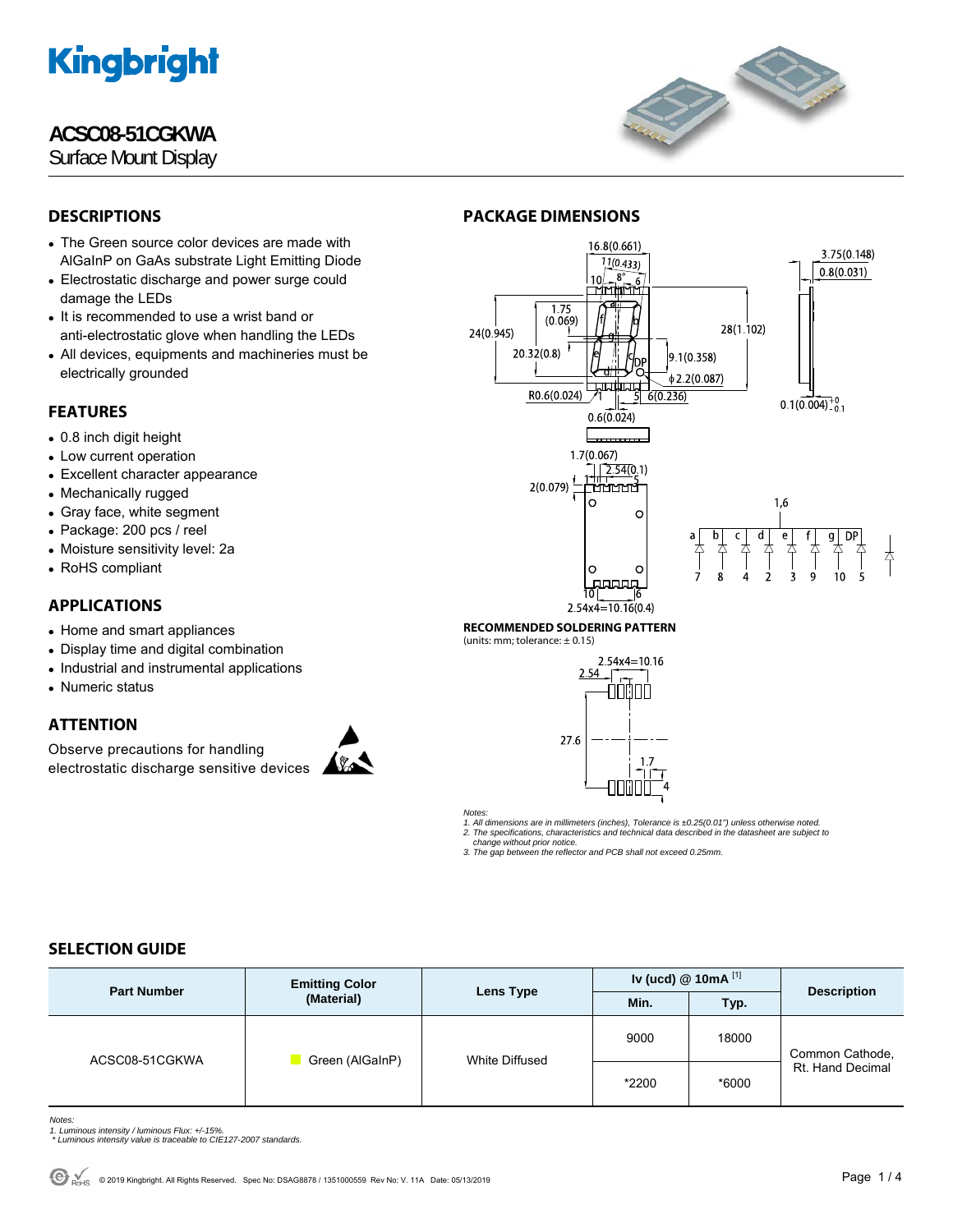### **ELECTRICAL / OPTICAL CHARACTERISTICS at T<sub>A</sub>=25°C**

| <b>Parameter</b>                                         |                            |                       | Value                    |                          | Unit   |
|----------------------------------------------------------|----------------------------|-----------------------|--------------------------|--------------------------|--------|
|                                                          | Symbol                     | <b>Emitting Color</b> | Max.<br>Typ.             |                          |        |
| Wavelength at Peak Emission $I_F = 10mA$                 | $\lambda_{\rm peak}$       | Green                 | 574                      | $\overline{\phantom{a}}$ | nm     |
| Dominant Wavelength $I_F = 10mA$                         | $\lambda_{\text{dom}}$ [1] | Green                 | 570                      | $\overline{\phantom{a}}$ | nm     |
| Spectral Bandwidth at 50% $\Phi$ REL MAX<br>$I_F = 10mA$ | Δλ                         | Green                 | 20                       | $\overline{\phantom{a}}$ | nm     |
| Capacitance                                              | C                          | Green                 | 15                       | $\overline{\phantom{a}}$ | pF     |
| Forward Voltage $I_F = 10mA$                             | $V_F$ <sup>[2]</sup>       | Green                 | 2.0                      | 2.45                     | $\vee$ |
| Reverse Current ( $V_R$ = 5V)                            | $I_R$                      | Green                 | $\overline{\phantom{a}}$ | 10                       | μA     |

*Notes:* 

1. The dominant wavelength (λd) above is the setup value of the sorting machine. (Tolerance λd : ±1nm. )<br>2. Forward voltage: ±0.1V.<br>3. Wavelength value is traceable to CIE127-2007 standards.<br>4. Excess driving current and

## **ABSOLUTE MAXIMUM RATINGS at T<sub>A</sub>=25°C**

| Parameter                               | Symbol                  | Value          | Unit        |
|-----------------------------------------|-------------------------|----------------|-------------|
| Power Dissipation                       | $P_D$                   | 75             | mW          |
| Reverse Voltage                         | $V_R$                   | 5              | $\vee$      |
| Junction Temperature                    | $T_i$                   | 115            | $^{\circ}C$ |
| <b>Operating Temperature</b>            | $T_{op}$                | $-40$ to $+85$ | $^{\circ}C$ |
| Storage Temperature                     | $T_{\text{stg}}$        | $-40$ to $+85$ | $^{\circ}C$ |
| DC Forward Current                      | ΙF                      | 30             | mA          |
| <b>Peak Forward Current</b>             | $I_{FM}$ <sup>[1]</sup> | 150            | mA          |
| Electrostatic Discharge Threshold (HBM) |                         | 3000           | V           |

Notes:<br>1. 1/10 Duty Cycle, 0.1ms Pulse Width.<br>2. Relative humidity levels maintained between 40% and 60% in production area are recommended to avoid the build-up of static electricity – Ref JEDEC/JESD625-A and JEDEC/J-STD-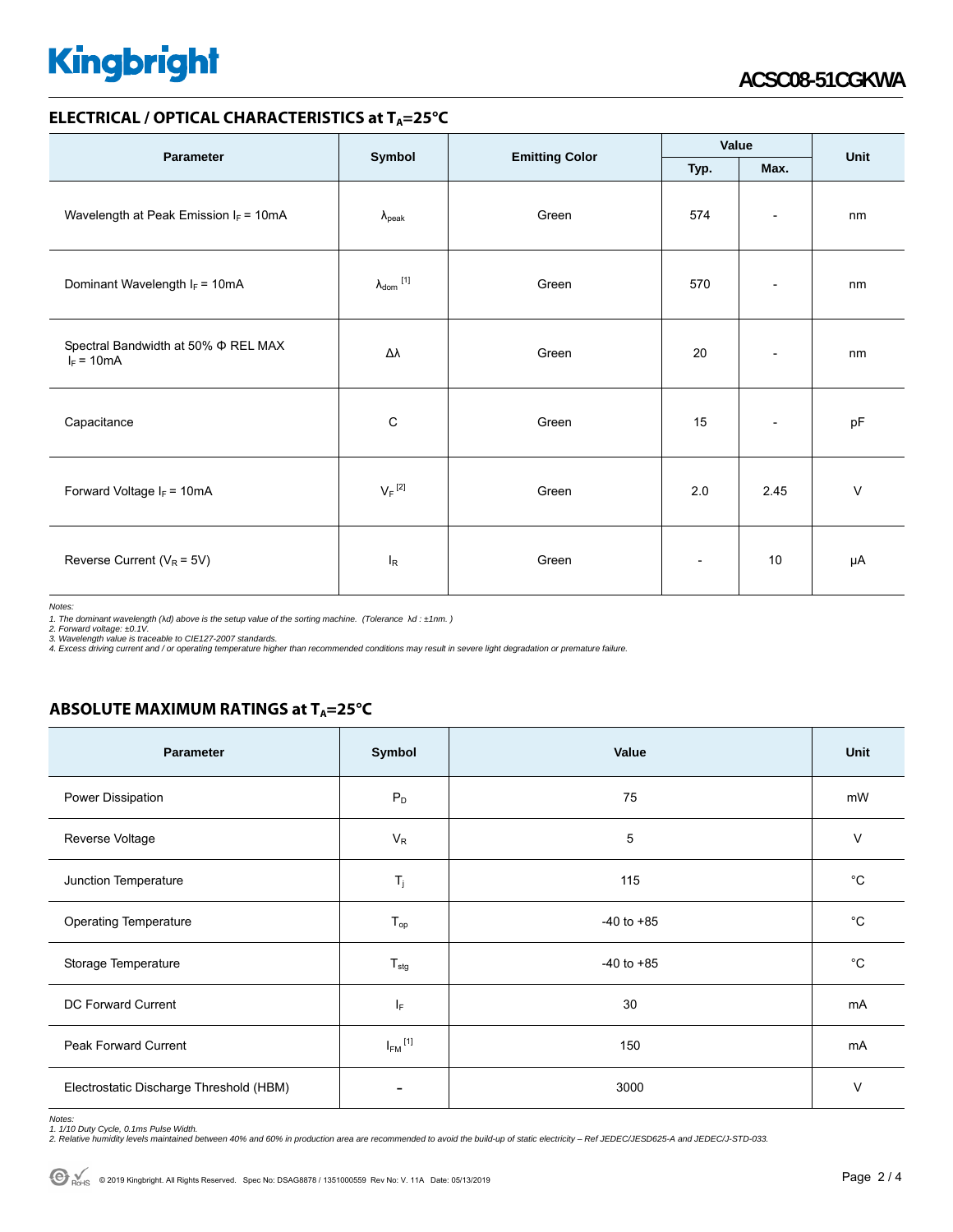## **TECHNICAL DATA**





### **GREEN**



### **REFLOW SOLDERING PROFILE for LEAD-FREE SMD PROCESS**



#### *Notes:*

- 
- 

1. Don't cause stress to the LEDs while it is exposed to high temperature.<br>2. The maximum number of reflow soldering passes is 2 times.<br>3. Reflow soldering is recommended. Other soldering methods are not recommended as the  *cause damage to the product.* 

**TAPE SPECIFICATIONS** (units: mm)

Ambient temperature (°C)



0.0 0.5 1.0 1.5 2.0 2.5

Luminous intensity normalised at  $T_a = 25^\circ C$ 

Luminous intensity normalised at  $T_a = 25^{\circ}$ C

**Forward Current Derating Curve Luminous Intensity vs.** 

-40 -20 0 20 40 60 80 100 Ambient temperature (°C)

**Ambient Temperature**

**REEL DIMENSION** (units: mm)



© <sub>ROHS</sub> © 2019 Kingbright. All Rights Reserved. Spec No: DSAG8878 / 1351000559 Rev No: V. 11A Date: 05/13/2019 **Page 3 / 4 Page 3 / 4**